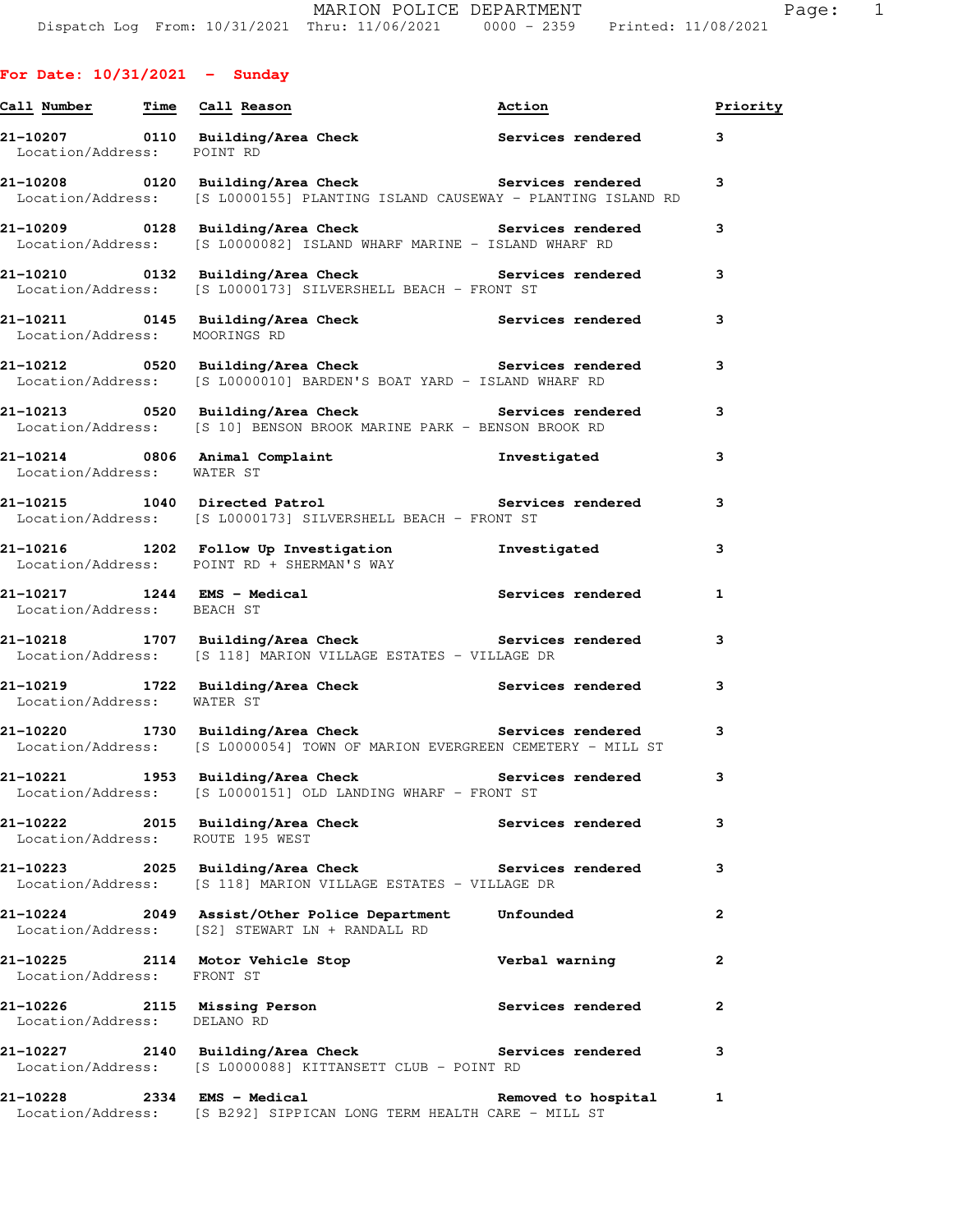| For Date: $11/01/2021$ - Monday                                   |                                                                                                                                                 |                          |                         |
|-------------------------------------------------------------------|-------------------------------------------------------------------------------------------------------------------------------------------------|--------------------------|-------------------------|
|                                                                   | 21-10229 		 0147 Building/Area Check 		 Services rendered<br>Location/Address: [S L0000114] TOWN OF MARION DEPARTMENT OF PUBLIC WORKS - MILL ST |                          | 3                       |
|                                                                   | 21-10230 0154 Building/Area Check <b>Services</b> rendered 3<br>Location/Address: [S 57] EASTERN BANK - FRONT ST                                |                          |                         |
|                                                                   | 21-10231 0158 Building/Area Check Services rendered 3<br>Location/Address: [S L0000221] WASHBURN PARK - WASHBURN PARK RD                        |                          |                         |
|                                                                   | 21-10232 10422 Burglar Alarm 1988 (Accidental/defective alarm                                                                                   |                          | $\overline{\mathbf{2}}$ |
|                                                                   | Location/Address: [S L0000040] CUMBERLAND FARMS (SOUTH) - WAREHAM RD                                                                            |                          |                         |
|                                                                   | 21-10233 0924 EMS - Medical and the Removed to hospital 1<br>Location/Address: [S B292] SIPPICAN LONG TERM HEALTH CARE - MILL ST                |                          |                         |
|                                                                   | 21-10234 0938 Building/Area Check <b>The Investigated</b><br>Location/Address: [S L0000040] CUMBERLAND FARMS (SOUTH) - WAREHAM RD               |                          | 3                       |
|                                                                   | 21-10235 1010 Building/Area Check the Investigated<br>Location/Address: [S L0000221] WASHBURN PARK - WASHBURN PARK RD                           |                          | 3                       |
| Location: GILDAS                                                  | 21-10236 1016 Motor Vehicle Stop <b>121-10236</b> Arrest                                                                                        |                          | 2                       |
|                                                                   | 21-10237 1039 Waterways Disabled Vessel Services rendered 3<br>Location: COAST OF MARION                                                        |                          |                         |
| Location: COAST OF MARION                                         | 21-10238 1111 Waterways Disabled Vessel Services rendered 3                                                                                     |                          |                         |
|                                                                   | Location/Address: [S B292] SIPPICAN LONG TERM HEALTH CARE/WINDSOR UNIT - MILL ST                                                                |                          |                         |
|                                                                   | 21-10240 1151 Transport Services rendered 3<br>Location: WAREHAM DISTRICT COURT                                                                 |                          |                         |
| Location/Address: CONVERSE RD                                     | 21-10241 1326 General Service <b>120 Services</b> rendered                                                                                      |                          | 3                       |
| Location/Address: CONVERSE RD                                     | 21-10242 1332 Fire - Alarm National Services rendered 1                                                                                         |                          |                         |
| Location/Address: ROUTE 195 WEST                                  | 21-10243 1657 Motor Vehicle Complaint Unfounded                                                                                                 |                          | $\overline{2}$          |
| Location/Address: WAREHAM RD                                      | 21-10244 1805 Motor Vehicle Stop <b>1808</b> Verbal warning                                                                                     |                          | $\overline{2}$          |
| 21-10245    1954    Fire - Alarm<br>Location/Address: PLEASANT ST |                                                                                                                                                 | Services rendered        | 1                       |
|                                                                   | 21-10246 2040 Building/Area Check Services rendered<br>Location/Address: [S L0000218] TOWN OF MARION COMMUNITY CENTER - MILL ST                 |                          | 3                       |
|                                                                   | 21-10247 2048 Building/Area Check Services rendered<br>Location/Address: [S L0000173] SILVERSHELL BEACH - FRONT ST                              |                          | 3                       |
|                                                                   | 21-10248 2100 Motor Vehicle Stop Citation issued<br>Location/Address: [S L0000040] CUMBERLAND FARMS (SOUTH) - WAREHAM RD                        |                          | $\mathbf{2}$            |
|                                                                   | 21-10249 2227 Building/Area Check Services rendered<br>Location/Address: [S 118] MARION VILLAGE ESTATES - VILLAGE DR                            |                          | 3                       |
|                                                                   | 21-10250 2243 Building/Area Check<br>Location/Address: [S 81] DEPINA LANDING - RIVER RD                                                         | <b>Services rendered</b> | 3                       |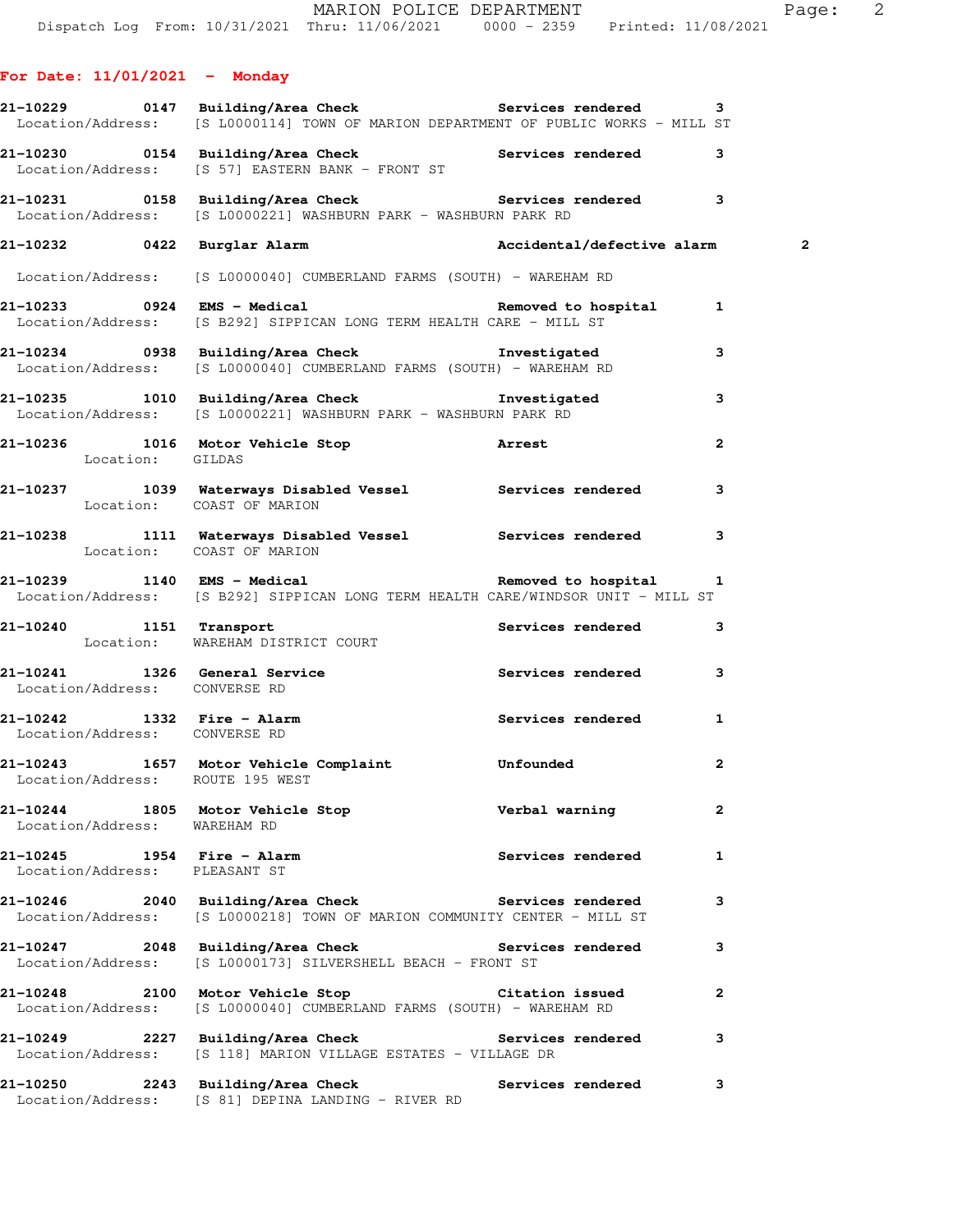| For Date: $11/03/2021$ - Wednesday                         |                                                                                                                                              |                      |                |
|------------------------------------------------------------|----------------------------------------------------------------------------------------------------------------------------------------------|----------------------|----------------|
| 21-10270 2005 General Offense                              | Location/Address: [S3] WHIPPOORWILL WAY                                                                                                      | Report assigned      | $\mathbf{2}$   |
|                                                            | 21-10269 1704 EMS - Medical Network of Removed to hospital<br>Location/Address: [S 18] TABOR ACADEMY - HEATH HOUSE - SPRING ST               |                      | 1              |
| 21-10268 1433 EMS - Medical                                | Location: [S3] SOUTH COAST URGENT CARE                                                                                                       | Removed to hospital  | 1              |
|                                                            | 21-10267 1420 Found Property <b>120 Example 19</b> Brought to station<br>Location/Address: [S L0000214] UNCLE JON'S COOKIES - FRONT ST       |                      | 3              |
| 21-10266 1129 EMS - Medical<br>Location/Address: COUNTY RD |                                                                                                                                              | No service necessary | 1              |
|                                                            | 21-10265 1044 Building/Area Check Services rendered<br>Location/Address: [S L0000123] TOWN OF MARION HARBORMASTER'S OFFICE - ISLAND WHARF RD |                      | 3              |
|                                                            | 21-10264 1011 Waterways Asst Other Agency 1nvestigated<br>Location/Address: [S L0000182] SIPPICAN SCHOOL BASEBALL FIELD - PARK ST            |                      | 3              |
| Location/Address: BRIGG'S TER                              | 21-10263 0828 Health/Welfare <b>1989 and Separt Australian Contracts</b> Report assigned                                                     |                      | 3              |
|                                                            | 21-10262      0809  Parking Enforcement          Services rendered<br>Location/Address: [S B392] SIPPICAN SCHOOL - SPRING ST                 |                      | 3              |
|                                                            | 21-10261 0709 MVC - Property <b>120 Example 21-10261</b><br>Location/Address: MILL ST + ABELS WAY                                            |                      | $\overline{2}$ |
|                                                            | 21-10260 0644 Building/Area Check <b>The Investigated</b><br>Location/Address: [S 36] EAST OVER RESERVATION - COUNTY RD                      |                      | 3              |
|                                                            | 21-10259 0524 Building/Area Check <b>The Investigated</b><br>Location/Address: [S L0000170] SEAHORSE SEAFOODS - WAREHAM RD                   |                      | 3              |
|                                                            | 21-10258 0442 Building/Area Check <b>The Investigated</b><br>Location/Address: [S L0000173] SILVERSHELL BEACH - FRONT ST                     |                      | 3              |
|                                                            | 21-10257 0416 Building/Area Check <b>The Investigated</b><br>Location/Address: [S L0000082] ISLAND WHARF MARINE - ISLAND WHARF RD            |                      | 3              |
|                                                            | 21-10256     0412   Building/Area Check           Investigated<br>Location/Address:   [S L0000151] OLD LANDING WHARF - FRONT ST              |                      | з              |
| Location/Address: DELANO RD                                | 21-10255 0406 Building/Area Check Services rendered                                                                                          |                      | 3              |
|                                                            | 21-10254 0406 Building/Area Check Investigated<br>Location/Address: [S L0000221] WASHBURN PARK - WASHBURN PARK RD                            |                      | 3              |
|                                                            | 21-10253 0326 Building/Area Check <b>The Investigated</b><br>Location/Address: [S L0000157] POINT ROAD PLAYGROUND - POINT RD                 |                      | 3              |
|                                                            | 21-10252 0312 Building/Area Check 1nvestigated<br>Location/Address: [S 137] TRI TOWN MOTORS - WAREHAM RD                                     |                      | 3              |
|                                                            | 21-10251 0304 Building/Area Check the Investigated<br>Location/Address: [S B392] SIPPICAN SCHOOL - SPRING ST                                 |                      | 3              |
| For Date: $11/02/2021$ - Tuesday                           |                                                                                                                                              |                      |                |
|                                                            | MARION POLICE DEPARTMENT<br>Dispatch Log From: 10/31/2021 Thru: 11/06/2021 0000 - 2359 Printed: 11/08/2021                                   |                      |                |

## **21-10271 0106 Building/Area Check Services rendered 3**  Location/Address: [S L0000061] GILDA'S STONE ROOSTER - WAREHAM RD **21-10272 0109 Building/Area Check Services rendered 3**  Location/Address: [S L0000172] BREW-FISH - SPRING ST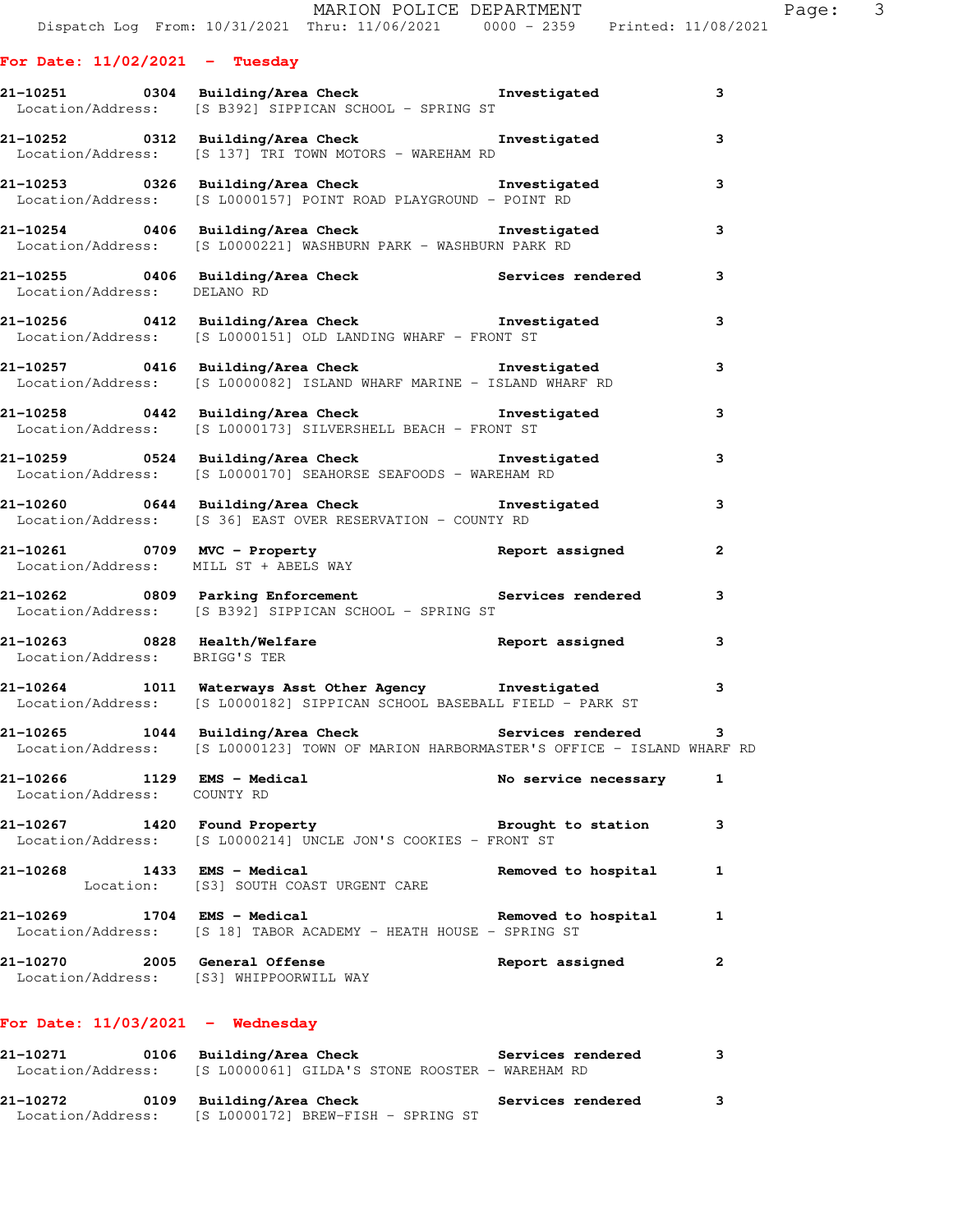|                                | MARION POLICE DEPARTMENT<br>Dispatch Log From: 10/31/2021 Thru: 11/06/2021 0000 - 2359 Printed: 11/08/2021                        |                               |              | Page: 4 |  |
|--------------------------------|-----------------------------------------------------------------------------------------------------------------------------------|-------------------------------|--------------|---------|--|
|                                | 21-10273 0112 Building/Area Check 5ervices rendered 3<br>Location/Address: [S 137] TRI TOWN MOTORS - WAREHAM RD                   |                               |              |         |  |
|                                | 21-10274 0118 Building/Area Check 6 Services rendered 3<br>Location/Address: [S L0000216] CHILDRENS ACADEMY - COUNTY RD           |                               |              |         |  |
|                                | 21-10275 0123 Building/Area Check Services rendered 3<br>Location/Address: [S 125] BLUE HAIR SALON - WAREHAM RD                   |                               |              |         |  |
|                                | 21-10276 0128 Building/Area Check Services rendered 3<br>Location/Address: [S 131] FIELDSTONE FARM MARKET - MILL ST               |                               |              |         |  |
|                                | 21-10277 0135 Building/Area Check Services rendered 3<br>Location/Address: [S 118] MARION VILLAGE ESTATES - VILLAGE DR            |                               |              |         |  |
|                                | 21-10278 0152 Building/Area Check <b>Services</b> rendered 3<br>Location/Address: [S L0000173] SILVERSHELL BEACH - FRONT ST       |                               |              |         |  |
|                                | 21-10279 0156 Building/Area Check 1 Services rendered 3<br>Location/Address: [S L0000082] ISLAND WHARF MARINE - ISLAND WHARF RD   |                               |              |         |  |
|                                | 21-10280 0206 Building/Area Check <b>Services</b> rendered 3<br>Location/Address: [S 36] EAST OVER RESERVATION - COUNTY RD        |                               |              |         |  |
|                                | 21-10281 0227 Building/Area Check Services rendered 3<br>Location/Address: [S L0000088] KITTANSETT CLUB - POINT RD                |                               |              |         |  |
|                                | 21-10282 0644 Motor Vehicle Stop Citation issued<br>Location/Address: TOWN LINE - MILL ST                                         |                               | $\mathbf{2}$ |         |  |
|                                | 21-10283 0828 EMS - Medical<br>Location/Address: [S B293] MARCONI VILLAGE - MILL ST                                               | Removed to hospital 1         |              |         |  |
| Location/Address: HOLMES ST    | 21-10284 0920 Animal Complaint 100 Investigated                                                                                   |                               | 3            |         |  |
|                                | Location/Address: [S B512] LITTLE NECK VILLAGE - WAREHAM RD                                                                       |                               |              |         |  |
|                                | 21-10286 1023 Building/Area Check Services rendered 3<br>Location/Address: [S L0000173] SILVERSHELL BEACH - FRONT ST              |                               |              |         |  |
|                                | 21-10287 1101 Juvenile Offense No such person can be found                                                                        |                               |              |         |  |
|                                | Vicinity of: [S L0000117] TOWN OF MARION FIRE DEPARTMENT - SPRING ST                                                              |                               |              |         |  |
|                                | 21-10288 1205 Health/Welfare<br>Location/Address: [S L0000163] ROEHR TRAVEL - MILL ST                                             | Investigated                  | 3            |         |  |
| Location/Address: COTTAGE LN   | 21-10289 1321 Building/Area Check Services rendered                                                                               |                               | 3            |         |  |
|                                | 21-10290 1357 Building/Area Check Services rendered<br>Location/Address: [S L0000003] ADVENT CHRISTIAN CAMPGROUNDS - OAKDALE AVE  |                               | 3            |         |  |
|                                | 21-10291 1400 Building/Area Check Services rendered<br>Location/Address: [S L0000054] TOWN OF MARION EVERGREEN CEMETERY - MILL ST |                               | 3            |         |  |
|                                | 21-10292 1440 EMS - Medical<br>Location/Address: [S A7] MARION GENERAL STORE - FRONT ST                                           | Removed to hospital 1         |              |         |  |
|                                | 21-10293 1446 General Service                                                                                                     | Adv. contact police if repeat |              | 3       |  |
|                                | Location/Address: HERMITAGE ESTAE - HERMITAGE RD                                                                                  |                               |              |         |  |
|                                | 21-10294 1515 Health/Welfare<br>Location/Address: [S B293] MARCONI VILLAGE - MILL ST                                              | No service necessary 3        |              |         |  |
| Location/Address: ARROWHEAD LN | 21-10295 1700 Building/Area Check                                                                                                 | Services rendered             | 3            |         |  |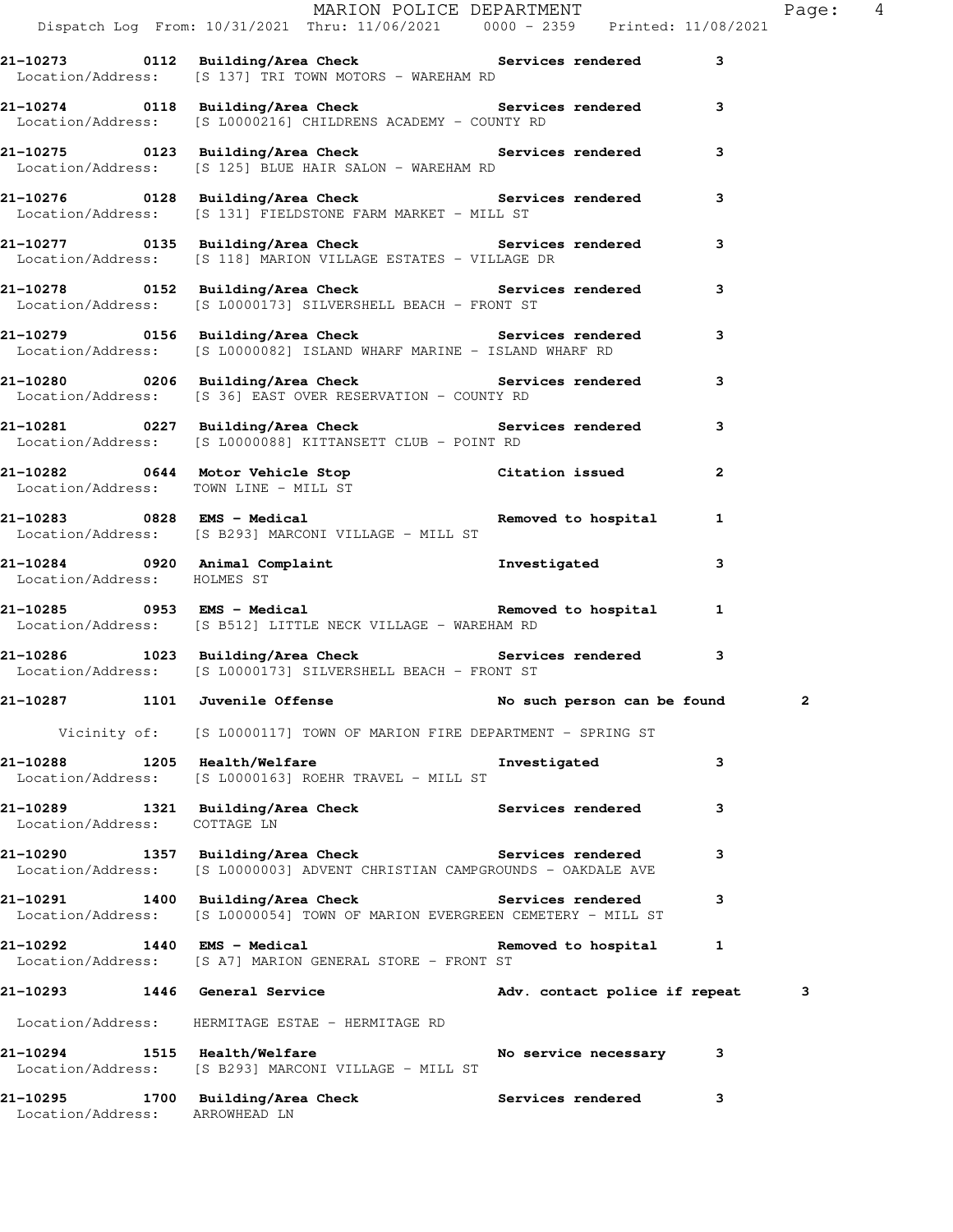|                                                                                                                                                | MARION POLICE DEPARTMENT<br>Dispatch Log From: 10/31/2021 Thru: 11/06/2021 0000 - 2359 Printed: 11/08/2021 |  |   | Page: 5 |  |
|------------------------------------------------------------------------------------------------------------------------------------------------|------------------------------------------------------------------------------------------------------------|--|---|---------|--|
| 21-10296 1817 Building/Area Check Services rendered 3<br>Location/Address: [S B392] SIPPICAN SCHOOL - SPRING ST                                |                                                                                                            |  |   |         |  |
| 21-10297 1950 Building/Area Check Services rendered 3<br>Location/Address: [S L0000123] TOWN OF MARION HARBORMASTER'S OFFICE - ISLAND WHARF RD |                                                                                                            |  |   |         |  |
| 21-10298 2021 Building/Area Check Services rendered 3<br>Location/Address: [S L0000121] MARION GOLF CLUB - SOUTH DR                            |                                                                                                            |  |   |         |  |
| 21-10299 2048 Building/Area Check Services rendered 3<br>Location/Address: [S L0000230] TOWN OF MARION WING'S COVE BOAT RAMP - DELANO RD       |                                                                                                            |  |   |         |  |
| For Date: $11/04/2021$ - Thursday                                                                                                              |                                                                                                            |  |   |         |  |
| 21-10300      0050 Building/Area Check          Services rendered     3<br>Location/Address: [S 118] MARION VILLAGE ESTATES - VILLAGE DR       |                                                                                                            |  |   |         |  |
| 21-10301 0055 Building/Area Check Investigated 13<br>Location/Address: [S 160] NEW LIFE CHRISTIAN CHURCH - FRONT ST                            |                                                                                                            |  |   |         |  |
| Location/Address: [S 137] TRI TOWN MOTORS - WAREHAM RD                                                                                         |                                                                                                            |  | 3 |         |  |
| 21-10303 0120 Building/Area Check Services rendered 3<br>Location/Address: [S L0000082] ISLAND WHARF MARINE - ISLAND WHARF RD                  |                                                                                                            |  |   |         |  |
| 21-10304      0124  Building/Area Check          Services rendered<br>Location/Address: [S L0000172] BREW-FISH - SPRING ST                     |                                                                                                            |  | 3 |         |  |
| 21-10305 0129 Building/Area Check Services rendered 3<br>Location/Address: [S L0000173] SILVERSHELL BEACH - FRONT ST                           |                                                                                                            |  |   |         |  |
| 21-10306   0134 Building/Area Check   Services rendered<br>Location/Address: [S L0000061] GILDA'S STONE ROOSTER - WAREHAM RD                   |                                                                                                            |  | 3 |         |  |
| 21-10307 0137 Building/Area Check Services rendered<br>Location/Address: [S 81] DEPINA LANDING - RIVER RD                                      |                                                                                                            |  | 3 |         |  |
| 21-10308 0147 Building/Area Check Services rendered<br>Location/Address: [S L0000074] HILLER DODGE - MILL ST                                   |                                                                                                            |  | 3 |         |  |
| 21-10309      0206  Building/Area Check          Services rendered<br>Location/Address: [S L0000088] KITTANSETT CLUB - POINT RD                |                                                                                                            |  | 3 |         |  |
| 21-10310      0212  Building/Area Check          Services rendered<br>Location/Address: [S 82] MARION COMPUTER STORE - WAREHAM RD              |                                                                                                            |  | 3 |         |  |
| 21-10311 0216 Building/Area Check Services rendered<br>Location/Address: [S L0000040] CUMBERLAND FARMS (SOUTH) - WAREHAM RD                    |                                                                                                            |  | 3 |         |  |
| 21-10312      0218  Building/Area Check         Services rendered<br>Location/Address: DELANO RD                                               |                                                                                                            |  | 3 |         |  |
| 21-10313 		 0303 Building/Area Check 		 Services rendered<br>Location/Address: [S L0000216] CHILDRENS ACADEMY - COUNTY RD                      |                                                                                                            |  | 3 |         |  |
| 21-10314 0309 Building/Area Check the Services rendered<br>Location/Address: [S 131] FIELDSTONE FARM MARKET - MILL ST                          |                                                                                                            |  | 3 |         |  |
| 21-10315 0424 Building/Area Check 5 Services rendered 3<br>Location/Address: [S 95] ALWAYS IN BLOOM - WAREHAM RD                               |                                                                                                            |  |   |         |  |
| 21-10316   0424 Building/Area Check   Services rendered<br>Location/Address: [S L0000225] WELL'S SERVICE STATION - WAREHAM RD                  |                                                                                                            |  | 3 |         |  |
| 21-10317      0509  Building/Area Check          Services rendered<br>Location/Address: [S L0000027] CAPTAIN HADLEY HOUSE - FRONT ST           |                                                                                                            |  | 3 |         |  |
| Location/Address:                                                                                                                              | [S L0000214] UNCLE JON'S COOKIES - FRONT ST                                                                |  | 3 |         |  |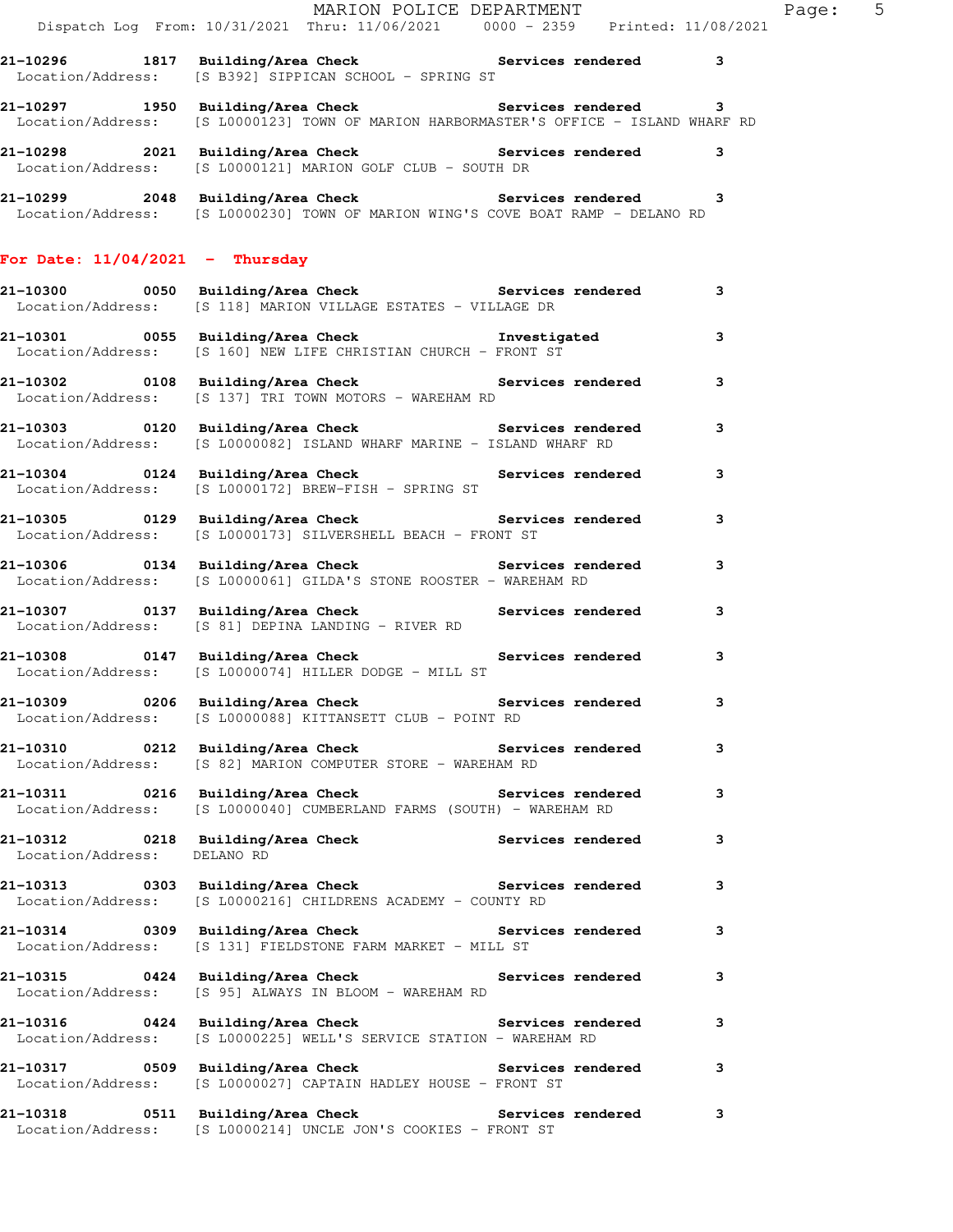|                                                            | 21-10319 0704 Motor Vehicle Stop Verbal warning<br>Location/Address: POINT RD + COUNTY RD                                    |                          | 2            |
|------------------------------------------------------------|------------------------------------------------------------------------------------------------------------------------------|--------------------------|--------------|
|                                                            | 21-10320 0740 9-1-1 Call - Abandoned No service necessary<br>Location/Address: [S L0000187] LOCKHEED - MARTIN - BARNABAS RD  |                          | 2            |
|                                                            | 21-10321 0821 MVC - Property<br>Location/Address: FRONT ST + BRIGG'S TER<br>Location/Address: FRONT ST + BRIGG'S TER         |                          | 2            |
|                                                            | 21-10322 0912 Waterways Emergency Other Threstigated<br>Location/Address: [S L0000082] ISLAND WHARF MARINE - ISLAND WHARF RD |                          | 1            |
|                                                            | Location/Address: [S B392] SIPPICAN SCHOOL - SPRING ST                                                                       |                          | 3            |
|                                                            | 21-10324 1059 Building/Area Check 1997 Services rendered<br>Location/Address: [S L0000173] SILVERSHELL BEACH - FRONT ST      |                          | 3            |
|                                                            | 21-10325 1128 General Service the Services rendered<br>Location/Address: [S B271] TOWN OF MARION POLICE DEPARTMENT - MILL ST |                          | 3            |
|                                                            | 21-10326 1151 Waterways Area Patrol Services rendered<br>Location: INNER HARBOR                                              |                          | 3            |
|                                                            | 21-10327 1152 Directed Patrol 21 Services rendered<br>Location/Address: POINT ROAD BOGS - POINT RD                           |                          | 3            |
|                                                            | 21-10328 1238 EMS - Medical<br>Location/Address: LADY SLIPPER LN                                                             | Investigated             | 1            |
| Location/Address: WAREHAM RD                               | 21-10329 1302 General Service                                                                                                | Services rendered        | 3            |
|                                                            | $21-10330$ 1327 Fire - Gas Leak<br>Location/Address: [S B293] MARCONI VILLAGE - MILL ST                                      | Investigated             | 1            |
| Location/Address: LADY SLIPPER LN                          | 21-10331 1347 911 Call - Accidental                                                                                          | Investigated             | $\mathbf{2}$ |
|                                                            | 21-10332 1355 Road Hazard<br>Location/Address: WAREHAM RD + HILL ST                                                          | Investigated             | 3            |
|                                                            | 21-10333 1415 Directed Patrol<br>Location/Address: POINT RD + BARROS DR                                                      | Services rendered        | 3            |
| 21-10334 1509 MVC - Property<br>Location/Address: ALLEN ST |                                                                                                                              | Services rendered        | 2            |
|                                                            | 21-10335 1532 Animal Complaint<br>Location/Address: MAIN ST + SPRING ST                                                      | Investigated             | 3            |
| 21-10336 1602 Found Property                               | Location/Address: IN FRONT OF - COUNTY RD                                                                                    | Services rendered        | 3            |
|                                                            | 21-10337 1738 Building/Area Check<br>Location/Address: [S L0000173] SILVERSHELL BEACH - FRONT ST                             | Services rendered        | 3            |
|                                                            | 21-10338 2118 Building/Area Check<br>Location/Address: [S L0000123] TOWN OF MARION HARBORMASTER'S OFFICE - ISLAND WHARF RD   | Services rendered        | 3            |
|                                                            | 21-10339 2124 Suspicious Motor Vehicle<br>Location/Address: ISLAND WHARF RD                                                  | Investigated             | 2            |
| Location/Address:                                          | 21-10340 2125 Building/Area Check Services rendered<br>[S L0000221] WASHBURN PARK - WASHBURN PARK RD                         |                          | 3            |
|                                                            | 21-10341 2157 Building/Area Check<br>Location/Address: BULLIVANT FARM RD                                                     | Services rendered        | 3            |
| 21-10342                                                   | 2221 Building/Area Check                                                                                                     | <b>Services rendered</b> | 3            |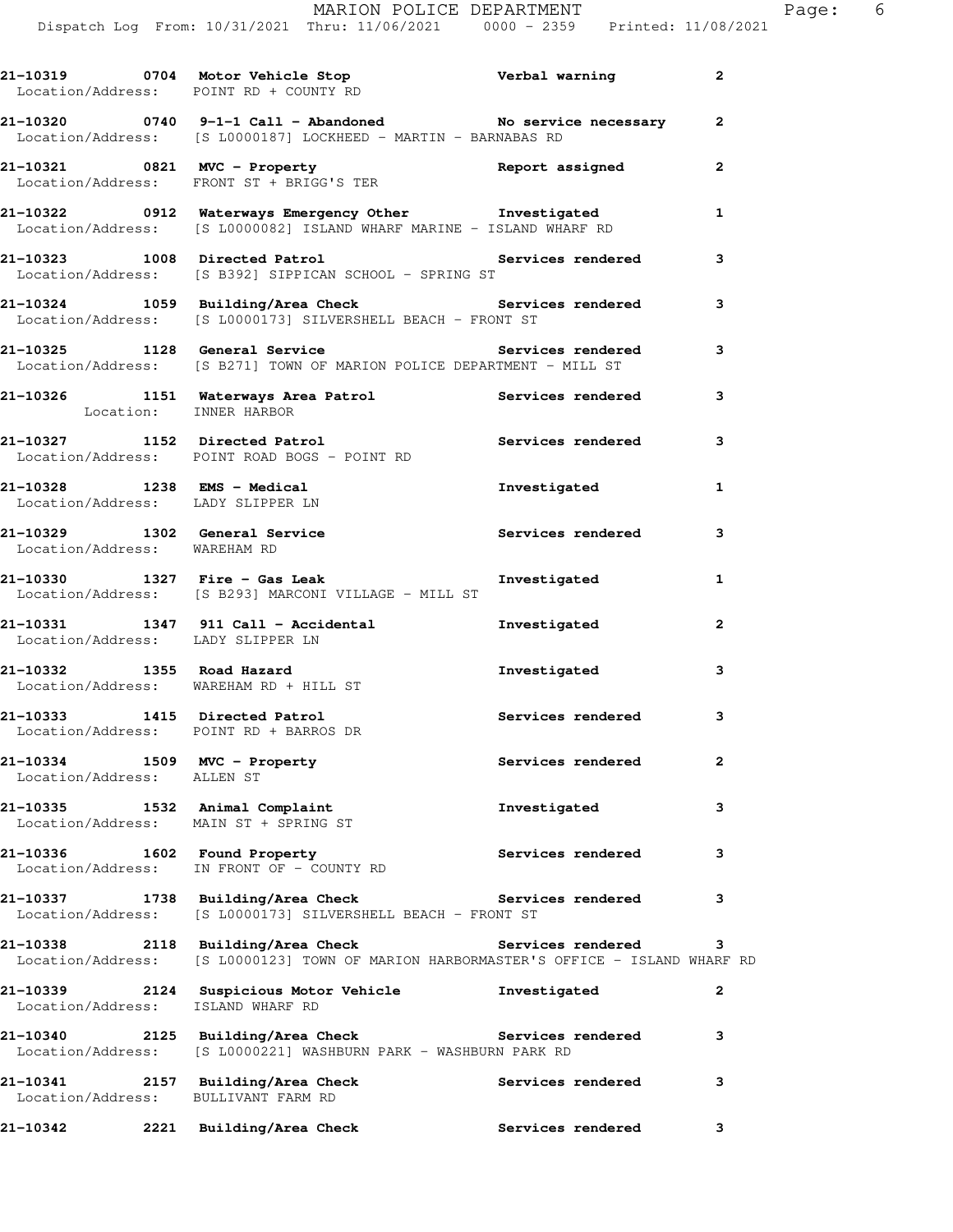|                                                                  | Dispatch Log From: 10/31/2021 Thru: 11/06/2021 0000 - 2359 Printed: 11/08/2021                                                    | MARION POLICE DEPARTMENT   | Page: 7        |  |
|------------------------------------------------------------------|-----------------------------------------------------------------------------------------------------------------------------------|----------------------------|----------------|--|
| Location/Address: MOORINGS RD                                    |                                                                                                                                   |                            |                |  |
| Location/Address: HILL ST                                        | 21-10343 2230 EMS - Medical                                                                                                       | Removed to hospital 1      |                |  |
|                                                                  | 21-10344 2253 Building/Area Check Services rendered<br>Location/Address: [S L0000128] MARION SOCIAL CLUB - PUMPING STATION RD     |                            | 3              |  |
|                                                                  | 21-10345 2351 Assist/Other Police Department Services rendered<br>Location: [S1] MATTAPOISETT POLICE DEPT.                        |                            | $\mathbf{2}$   |  |
| For Date: $11/05/2021$ - Friday                                  |                                                                                                                                   |                            |                |  |
|                                                                  | 21-10346 0247 Building/Area Check Services rendered<br>Location/Address: [S L0000173] SILVERSHELL BEACH - FRONT ST                |                            | 3              |  |
| Location/Address: MOORINGS RD                                    | 21-10347      0303  Building/Area Check          Services rendered                                                                |                            | 3              |  |
|                                                                  | 21-10348 0315 Building/Area Check <b>Services</b> rendered<br>Location/Address: [S 36] EAST OVER RESERVATION - COUNTY RD          |                            | 3              |  |
|                                                                  | 21-10349 		 0329 Building/Area Check 		 Services rendered 3<br>Location/Address: [S L0000088] KITTANSETT CLUB - POINT RD          |                            |                |  |
|                                                                  | 21-10350 0418 Burglar Alarm <b>Accidental/defective alarm</b>                                                                     |                            | $\overline{2}$ |  |
|                                                                  | Location/Address: [S L0000040] CUMBERLAND FARMS (SOUTH) - WAREHAM RD                                                              |                            |                |  |
|                                                                  | 21-10351 0424 Building/Area Check Services rendered<br>Location/Address: [S L0000027] CAPTAIN HADLEY HOUSE - FRONT ST             |                            | 3              |  |
|                                                                  | 21-10352 		 0430 Building/Area Check 		 Services rendered<br>Location/Address: [S 137] TRI TOWN MOTORS - WAREHAM RD               |                            | 3              |  |
|                                                                  | 21-10353 0524 Building/Area Check Services rendered<br>Location/Address: [S L0000061] GILDA'S STONE ROOSTER - WAREHAM RD          |                            | 3              |  |
|                                                                  | 21-10354      0538   Motor Vehicle Stop            Verbal warning<br>Location/Address: WAREHAM RD + PARKWAY LN                    |                            | 2              |  |
|                                                                  | 21-10355 0608 Motor Vehicle Stop Nerbal warning<br>Location/Address: [S L0000026] TABOR ACADEMY - CAPTAIN ALLEN HOUSE - FRONT ST  |                            |                |  |
| 21-10356 0756 Burglar Alarm                                      |                                                                                                                                   | Accidental/defective alarm | $\mathbf{2}$   |  |
|                                                                  | Location/Address: [S B395] TOWN OF MARION TOWN HALL - SPRING ST                                                                   |                            |                |  |
|                                                                  | 21-10357 0831 General Service<br>Location: WAREHAM DISTRICT COURT                                                                 | Services rendered 3        |                |  |
|                                                                  | 21-10358 0952 911 Call - Accidental No service necessary 2<br>Location/Address: [S B292] SIPPICAN LONG TERM HEALTH CARE - MILL ST |                            |                |  |
|                                                                  | 21-10359 0955 General Service<br>Location/Address: RYDERS LN + MILL ST                                                            | Referred to other agency 3 |                |  |
|                                                                  | 21-10360 1118 Directed Patrol 21-10360 13<br>Location/Address: [S L0000173] SILVERSHELL BEACH - FRONT ST                          |                            |                |  |
| 21-10361 1214 Road Hazard<br>Location/Address: MILL ST + MAIN ST |                                                                                                                                   | Services rendered 3        |                |  |
|                                                                  | 21-10362 1311 Directed Patrol 1 1 21-10362 5 Services rendered 3<br>Location/Address: [S L0000157] POINT ROAD BOGS - POINT RD     |                            |                |  |
| 21-10363 1429 General Service                                    | Location/Address: [S B392] SIPPICAN SCHOOL - SPRING ST                                                                            | Services rendered          | 3              |  |
| 21-10364 1510 Transport                                          |                                                                                                                                   | <b>Services rendered</b>   | $\mathbf{3}$   |  |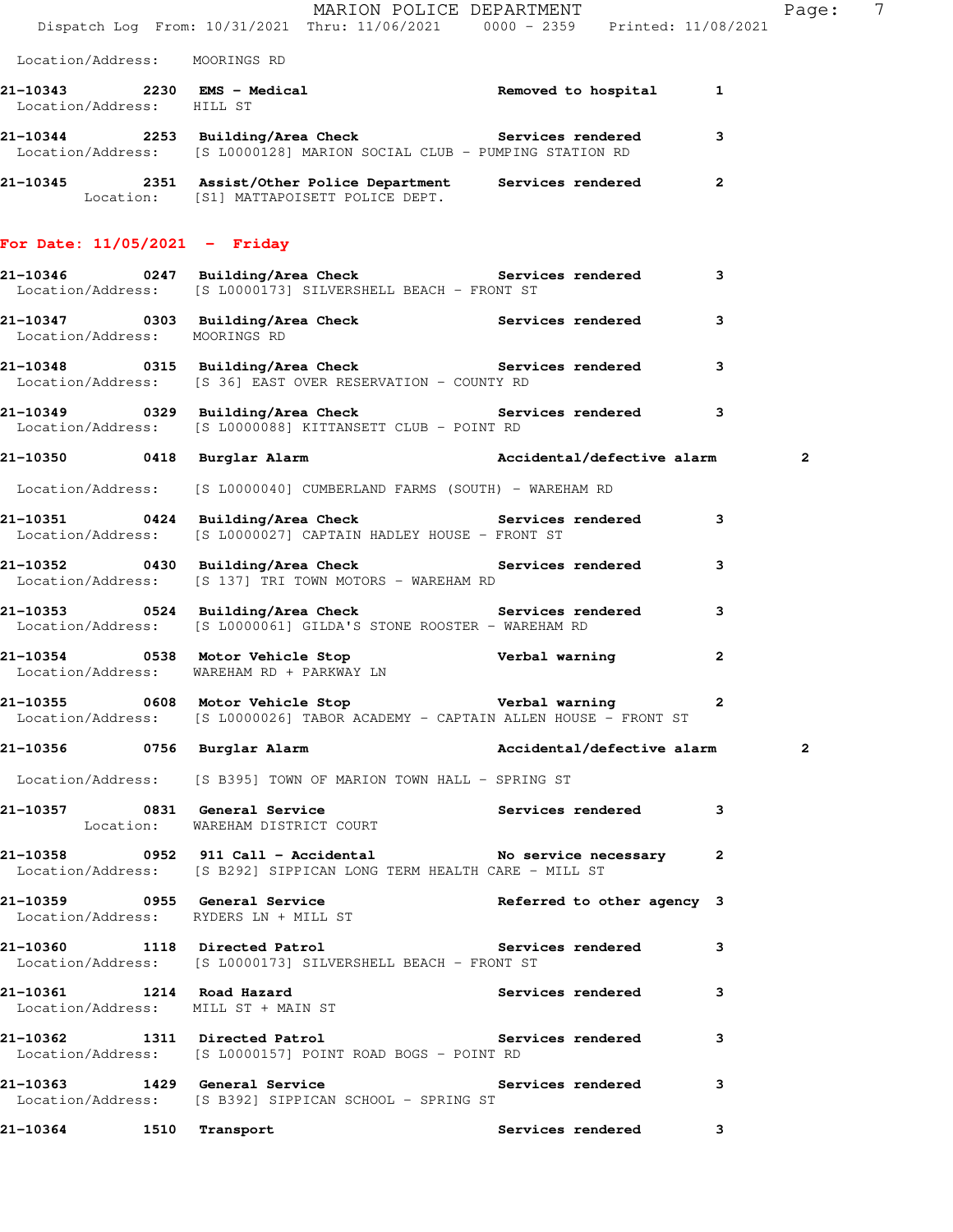|                                                             | Location: WAREHAM DISTRICT COURT                                                                                                    |                             |                |
|-------------------------------------------------------------|-------------------------------------------------------------------------------------------------------------------------------------|-----------------------------|----------------|
| 21-10365 1657 Paper Service<br>Location/Address: WAREHAM RD |                                                                                                                                     | Message/summons delivered 3 |                |
| Location/Address: CONVERSE RD                               | 21-10366 1742 Fire - Smoke Investigation 1nvestigated                                                                               |                             | $\mathbf{1}$   |
|                                                             | 21-10367 1800 Building/Area Check Services rendered<br>Location/Address: [S L0000155] PLANTING ISLAND CAUSEWAY - PLANTING ISLAND RD |                             | 3              |
|                                                             | 21-10368 1801 Building/Area Check Services rendered<br>Location/Address: [S L0000173] SILVERSHELL BEACH - FRONT ST                  |                             | 3              |
|                                                             | 21-10369 1837 Building/Area Check Services rendered<br>Location/Address: [S B392] SIPPICAN SCHOOL - SPRING ST                       |                             | 3              |
| 21-10370 1911 D.M.V.<br>Location/Address: FRONT ST          |                                                                                                                                     | Services rendered           | 3              |
|                                                             | 21-10371 1955 Building/Area Check Services rendered<br>Location/Address: [S L0000082] ISLAND WHARF MARINE - ISLAND WHARF RD         |                             | 3              |
|                                                             | 21-10372 2012 General Service 2012 Threstigated<br>Location/Address: ALLEN'S POINT RD                                               |                             | 3              |
|                                                             | Location/Address: [S B271] TOWN OF MARION POLICE DEPARTMENT - MILL ST                                                               |                             | $\mathbf{1}$   |
| Location/Address: WAREHAM RD                                | 21-10373 2109 A & B/Past 2008 Services rendered                                                                                     |                             | $\overline{a}$ |
|                                                             | 21-10375 2129 Motor Vehicle Stop Controller verbal warning<br>Location/Address: [S 151] ABINGTON BANK - FRONT ST                    |                             | $\mathbf{2}$   |
|                                                             | 21-10376 2219 Building/Area Check Services rendered<br>Location/Address: [S 36] EAST OVER RESERVATION - COUNTY RD                   |                             | 3              |
| Location/Address: OLDE KNOLL RD                             | 21-10377 2307 Animal Complaint                                                                                                      | Investigated                | 3              |

## **For Date: 11/06/2021 - Saturday**

|                                  | 21-10378 		 0158 Building/Area Check 		 Services rendered<br>Location/Address: [S L0000061] GILDA'S STONE ROOSTER - WAREHAM RD   | $\mathbf{3}$ |
|----------------------------------|----------------------------------------------------------------------------------------------------------------------------------|--------------|
|                                  | Location/Address: [S L0000172] BREW-FISH - SPRING ST                                                                             | $\mathbf{3}$ |
| Location/Address: FIELD STONE LN | 21-10380 0205 Building/Area Check 51 Investigated                                                                                | $\mathbf{3}$ |
|                                  | 21-10381 		 0221 Building/Area Check 		 Services rendered<br>Location/Address: [S L0000074] HILLER DODGE - MILL ST               | 3            |
|                                  | 21-10382      0230  Building/Area Check          Services rendered<br>Location/Address: [S 125] BLUE HAIR SALON - WAREHAM RD     | $\mathbf{3}$ |
|                                  | 21-10383 0235 Building/Area Check 51 Investigated<br>Location/Address: [S L0000040] CUMBERLAND FARMS (SOUTH) - WAREHAM RD        | $\mathbf{3}$ |
|                                  | 21-10384      0252  Building/Area Check         Services rendered<br>Location/Address: [S L0000151] OLD LANDING WHARF - FRONT ST | $\mathbf{3}$ |
|                                  | 21-10385      0354  Building/Area Check          Services rendered<br>Location/Address: [S L0000088] KITTANSETT CLUB - POINT RD  | $\mathbf{3}$ |
| Location/Address: BARROS DR      | 21-10386 		 0402 Building/Area Check 		 Services rendered                                                                        | $\mathbf{3}$ |